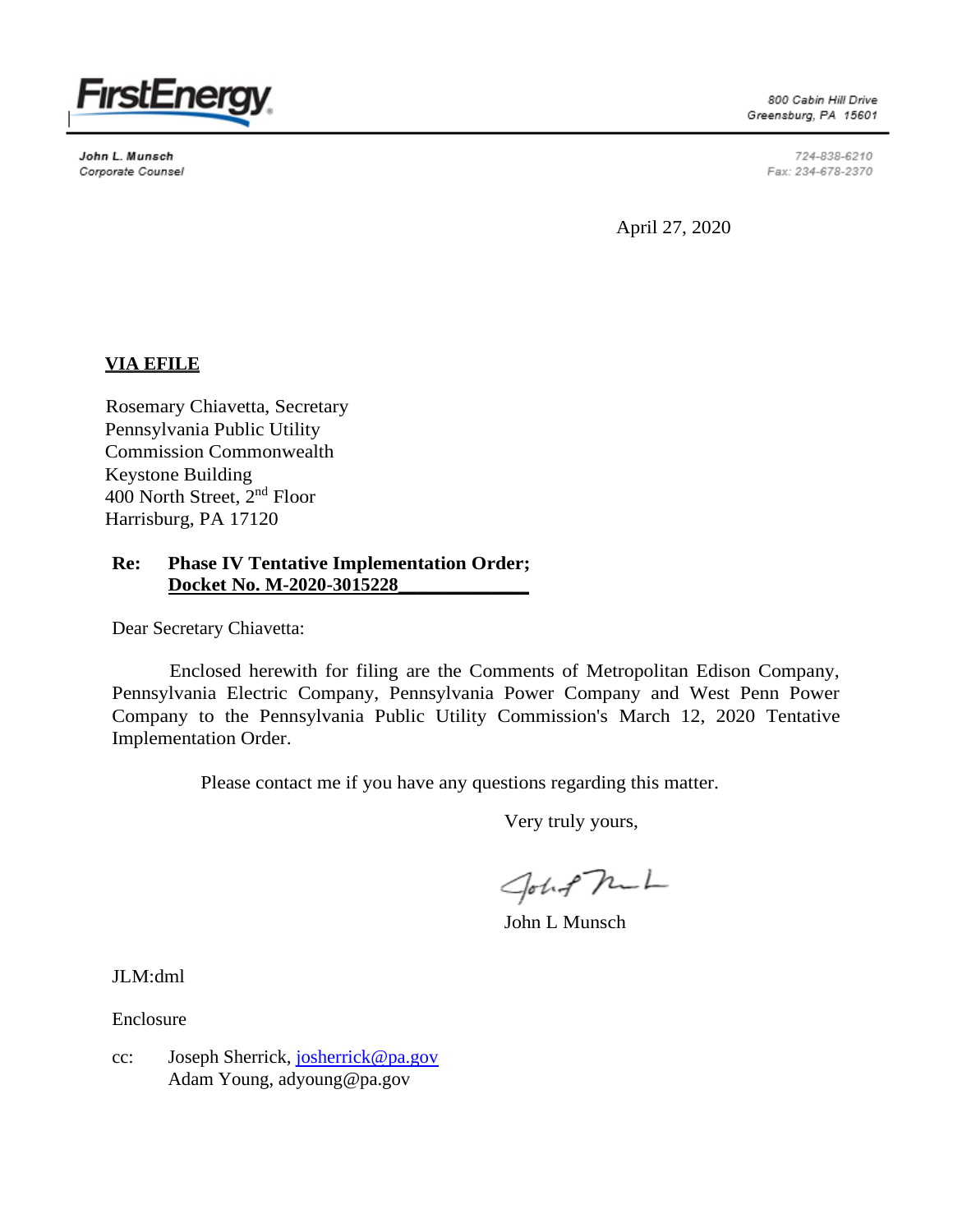# **BEFORE THE PENNSYLVANIA PUBLIC UTILITY COMMISSION**

**Tentative Implementation Order : Docket No. M-2020-3015228**

# **COMMENTS OF METROPOLITAN EDISON COMPANY, PENNSYLVANIA ELECTRIC COMPANY, PENNSYLVANIA POWER COMPANY AND WEST PENN POWER COMPANY TO THE TENTATIVE IMPLEMENTATION ORDER**

# **Background**

Act 129 of 2008, 66 Pa.C.S. § 2806.1 ("Act 129"), required the Commonwealth's largest electric distribution companies ("EDCs") to develop Energy Efficiency & Conservation ("EE&C") programs. From an implementation standpoint, Act 129 required the Pennsylvania Public Utility Commission ("Commission") to evaluate the costs and benefits of: 1) the Phase I energy consumption program; and 2) the Phase I peak demand reduction program by November 30, 2013. The Commission determined in its Phase II Implementation Order that additional reductions in consumption were cost-effective and prescribed targets to be met by May 31, 2016, 1 however, the Commission did not have enough information to determine the cost-effectiveness of peak demand reduction programs and only permitted EDCs to voluntarily offer cost-effective demand reduction programs. <sup>2</sup> The Commission determined in its Phase III Implementation Order that additional reductions in the consumption and peak demand were cost-effective and therefore prescribed

<sup>&</sup>lt;sup>1</sup> See Energy Efficiency and Conservation Program Implementation Order, page 24, at Docket Nos.

M-2012-2289411 and M-2008-2069887, entered Aug. 2, 2014.

<sup>2</sup> *Id.* at 32, 33, 42 and 43.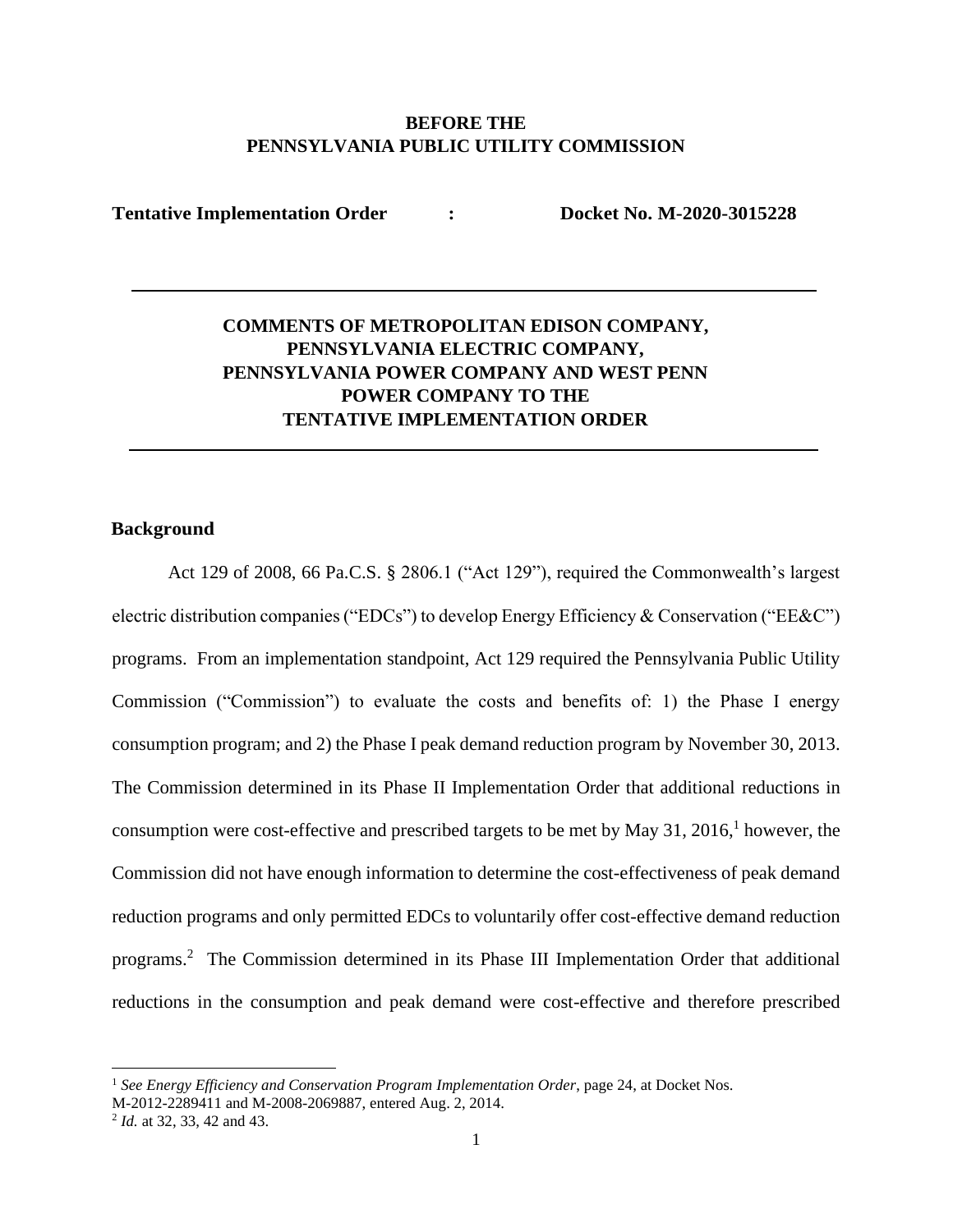reductions in consumption and peak demand targets to be met by May 31,  $2021$ .<sup>3</sup> In accordance with Act 129's directives, the Commission initiated several activities to determine whether additional incremental consumption and peak demand reduction targets for Phase IV, for a period of time after May 31, 2021, should be adopted and, if so, at what levels. The Commission tasked the Phase III Statewide Evaluator ("SWE") with performing an energy efficiency and peak demand reduction ("EEPDR") potential study, as well as a dispatchable demand response ("DDR") potential study to determine the cost-effective consumption and peak demand reduction potential in Pennsylvania. The SWE submitted its final *Pennsylvania Act 129 Phase IV Energy Efficiency and Peak Demand Reduction Market Potential Study* and *Pennsylvania Act 129 Phase IV Demand Response Potential Study* to the Commission on February 28, 2020.<sup>4</sup> The EEPDR and DDR Potential Studies were released publicly via Secretarial Letter served March 2, 2020.<sup>5</sup>

On March 12, 2020, the Commission entered a Tentative Implementation Order ("Tentative Order") outlining its proposed requirements for Phase IV EE&C Programs beginning June 1, 2021 and requesting that stakeholders submit comments by April 27, 2020. Metropolitan Edison Company ("Met-Ed"), Pennsylvania Electric Company ("Penelec"), Pennsylvania Power Company ("Penn Power") and West Penn Power Company ("West Penn Power") (collectively, the "Companies") offer the following comments for the consideration of the Commission. In addition, the Companies support the comments filed by the Energy Association of Pennsylvania in this matter.

<sup>3</sup> *See Phase III Final Implementation Order,* page 12, at Docket No. M-2014-2424864, entered June 19, 2015.

<sup>4</sup> *See Pennsylvania Act 129 - Phase IV Energy Efficiency and Peak Demand Reduction Market Potential Study Report,* submitted by Optimal Energy, Inc., *et. al.*, February 28, 2020; *Pennsylvania Act 129 - Phase IV Demand Response Potential Study*, submitted by Demand Side Analytics, Inc., *et. al.*, February 2020.

<sup>5</sup> *See Release of the Act 129 Statewide Evaluator Energy Efficiency and Peak Demand Reduction Market Potential and Demand Response Potential Studies and Stakeholder Meeting Announcement* Secretarial Letter, at Docket No. M-2020-3015229, served March 2, 2020.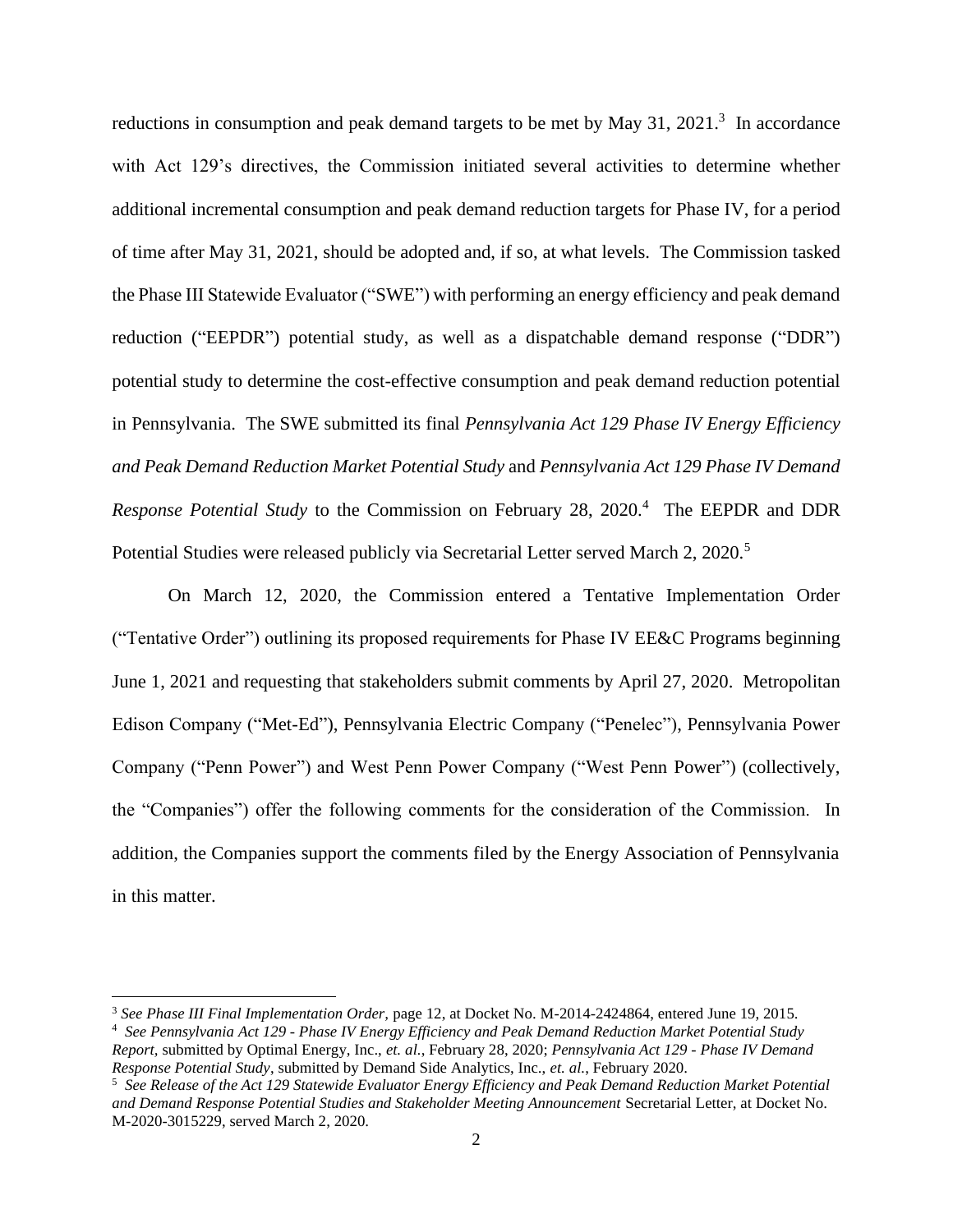#### **Summary of Comments**

The Phase IV Tentative Order takes numerous steps that the Companies believe will be beneficial for Pennsylvania's Energy Efficiency ("EE") future. However, the Companies offer the following recommendations that would enhance outcomes as outlined in the Phase IV Tentative Order.

# **1. Proposed Peak Demand Reduction Targets**

While the Companies agree with the determination to rely on coincident peak demand reductions for EE measures as the basis for setting the proposed peak demand reduction targets, the Commission unreasonably set the targets at the full projected amount of coincident peak demand savings from the mix of measures used to set the EE consumption reduction targets according to the Market Potential Study ("MPS"). This relies on the measure mix as modeled in the MPS, and the Companies recommend that the target be reduced to 70% of the amounts proposed in the Order so as to recognize the inherent uncertainty in both the MPS and mix of measures implemented by customers.

#### **2. Savings in Excess of Reduction Requirements Including Coincident Peak**

The Companies agree with the Commission in continuing the process associated with carryover savings established for Phase III, "recognizing the value of the reductions achieved by and paid for by rate payers," where the Tentative Order allows EDCs to count savings attained in Phase III in excess of their targets and apply them towards their Phase IV targets. For the same reasons, the Commission should also allow coincident peak demand reductions associated with EE savings in excess of the Phase III targets to carryover and apply towards the Phase IV peak demand reduction targets.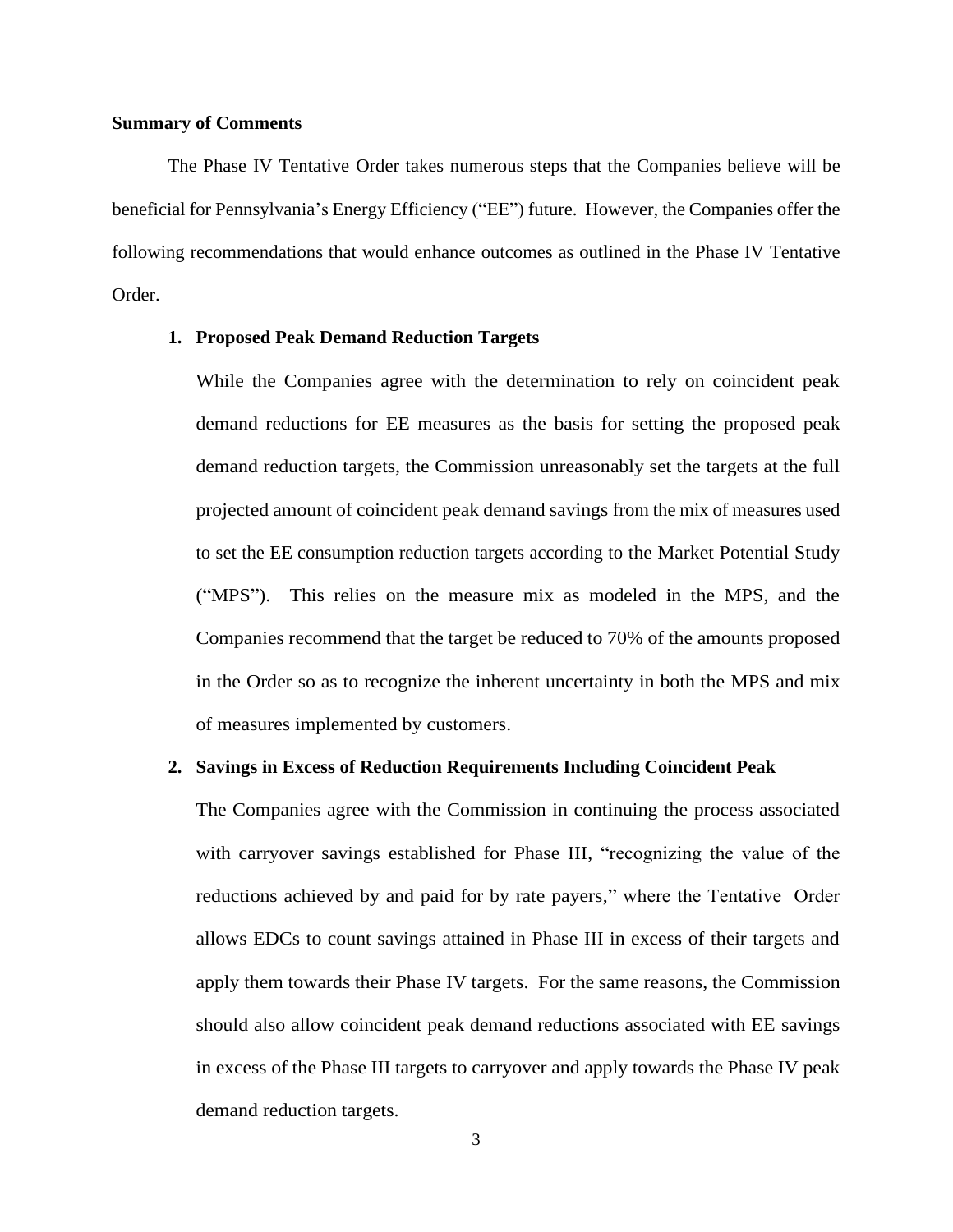# **3. Bidding Peak Demand from Energy Efficiency Resources into the PJM Capacity Market**

The Companies fully support the Commission's proposal that proceeds from PJM Interconnection, LLC ("PJM") participation should be used to reduce collections from customers and not as a mechanism to increase the EE&C budgets, and not as a mechanism to increase the EE&C budgets beyond the budget caps established in Act 129. Also, while the Companies agree that a description of the strategy and approach to offering resources into the PJM capacity market can be included in the EE&C Plans, the Companies recommend against requiring specific annual megawatt ("MW") projections and details in the  $EE\&C$  plan filing given that it is nearly impossible to develop reasonable estimates of what will be offered in this filing with the accuracy envisioned in the Tentative Order. Furthermore, in order to encourage and optimize PJM participation in the most prudent manner and create a "win-win" opportunity for customers, stakeholders, and EDCs, the Companies recommend that the Commission adopt a PJM revenue sharing mechanism, whereby customers and utilities each receive a portion of the revenues from PJM participation for qualified EE resources.

# **4. Equitable EDC Acquisition Costs**

Recognizing the broad range of acquisition cost among EDCs, as well as West Penn Power having a significantly lower acquisition cost as compared to all other EDCs and the statewide average, the level of uncertainty and amount of assumptions included in the MPS, customer rates and the Commission's stated interests in EDCs focusing on and implementing more comprehensive programs and measures, the Companies recommend that West Penn Power's acquisition cost be increased by 15%. Doing so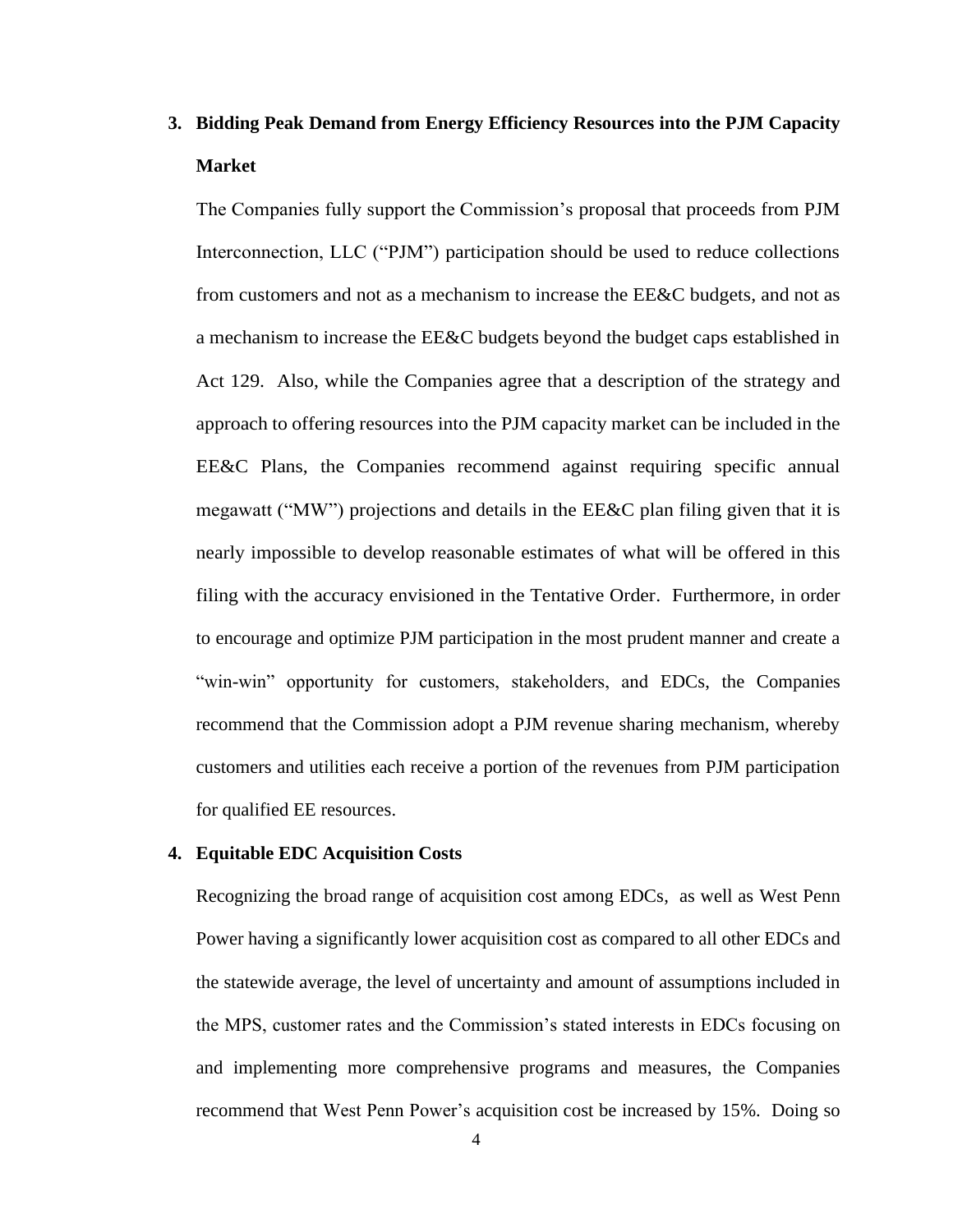provides West Penn Power with the opportunity to provide greater incentives to motivate customers as equitably as other EDCs to participate in its Act 129 EE&C programs as well as the opportunity to design its Phase IV EE&C plan with an equitable focus on comprehensive programs and measures.

#### **5. Commission's Ability to Revise EDC EE Targets**

Given the Commission's inability to waive penalties under the current legislation, the Commission should incorporate a provision in the Tentative Order and establish a process to allow for EDC targets to be revised during Phase IV should circumstances develop beyond the utilities' control that may negatively impact their ability to achieve the initially established targets.

#### **6. Prescription of Low-Income Measures and Carve-Out**

The Companies have been successfully harmonizing, coordinating and leveraging their Low-Income Usage Reduction Program ("LIURP") and Act 129 low-income offerings and funding. As such, they recommend that the Commission not change requirements and continue to support the opportunity to continue these efforts and flexibility during Phase IV.

# **7. Government, Nonprofit and Institutional ("GNI") Entities**

The Companies fully support the Commission proposal to not specify a carve-out for the GNI sector for Phase IV of Act 129, recognizing that the GNI sector customers will be equitably and more efficiently served under the small and large commercial/industrial sector programs.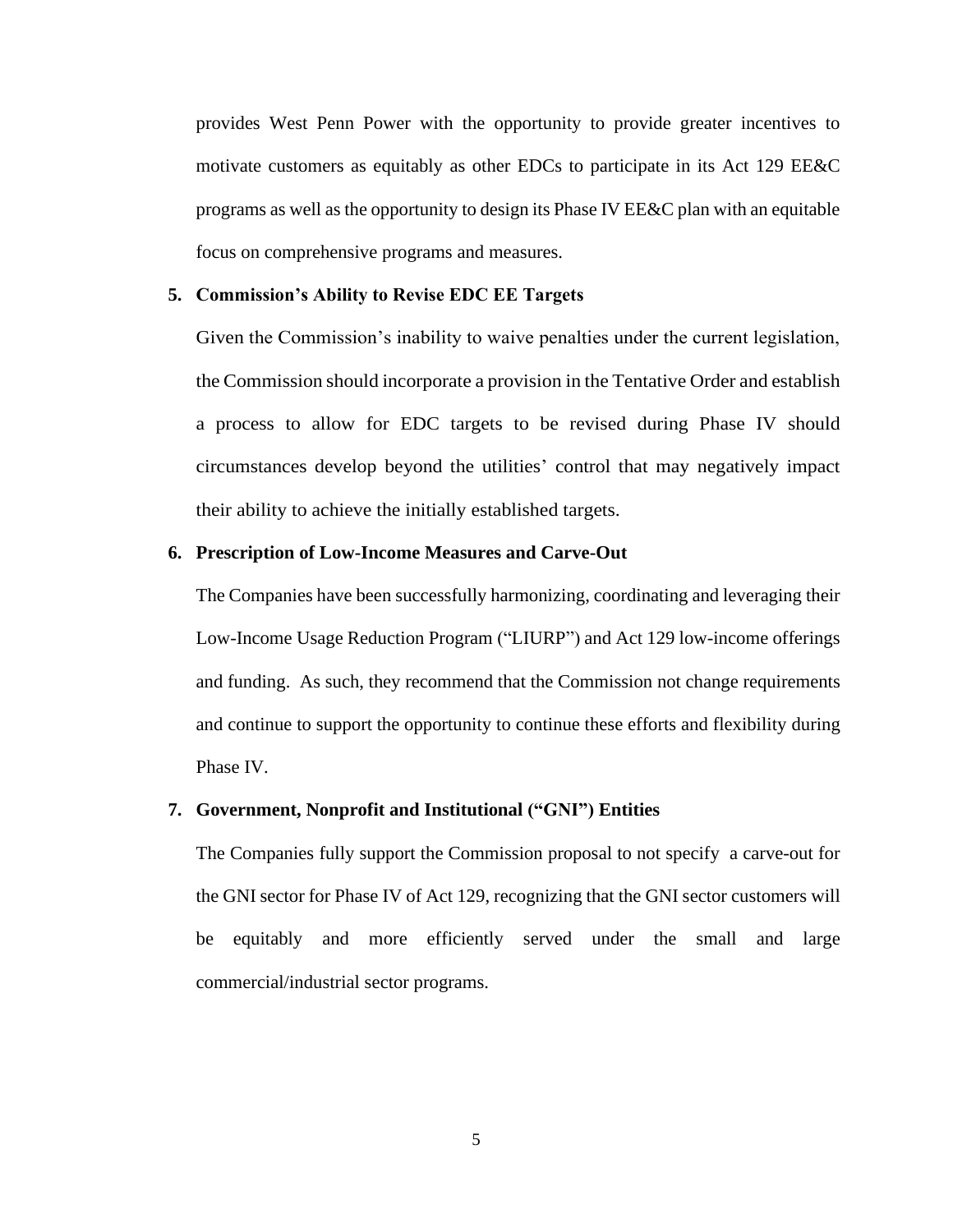#### **Proposed Peak Demand Reduction Targets**

The Companies concur with the Commission's proposal to use coincident peak demand reductions from EE measures to establish peak demand reduction targets versus utilizing dispatchable demand response ("DDR") programs. The SWE's analysis of the reduced DDR avoided cost benefits, the risks and complexities of PJM's PSA DDR program, and the Commission's preference for lasting peak demand reductions from EE measures versus single-year reductions from DDR programs justify such an approach for Phase IV of Act 129.

While the Companies agree with the determination to rely on coincident peak demand reductions from EE measures as the basis in setting the peak demand reduction targets, the Commission inappropriately set the targets at the full projected amount of coincident peak demand savings of the exact mix of measures used to set the consumption reduction targets. This is inappropriate for several reasons.

First, in regards to ensuring that each EDC's EE&C plan includes a variety of measures and that each plan will provide the measures equitably to all customer classes, the Commission acknowledges that "[t]here is no single set of measures that will fit all EDCs and the myriad mix of customer classes."<sup>6</sup> However, in setting the peak demand reduction targets, the Commission set the target at 100% of the coincident peak demand savings from the mix of measures used to set the EE consumption reduction targets according to the MPS. The mix of EE measures are particularly important when considering and setting coincident peak demand reduction goals. While two different measures may have similar kilowatt hour ("kWh") reductions and can easily be substituted based on customer preference or market conditions, the load shape, or usage

<sup>6</sup> Tentative Order, p. 44.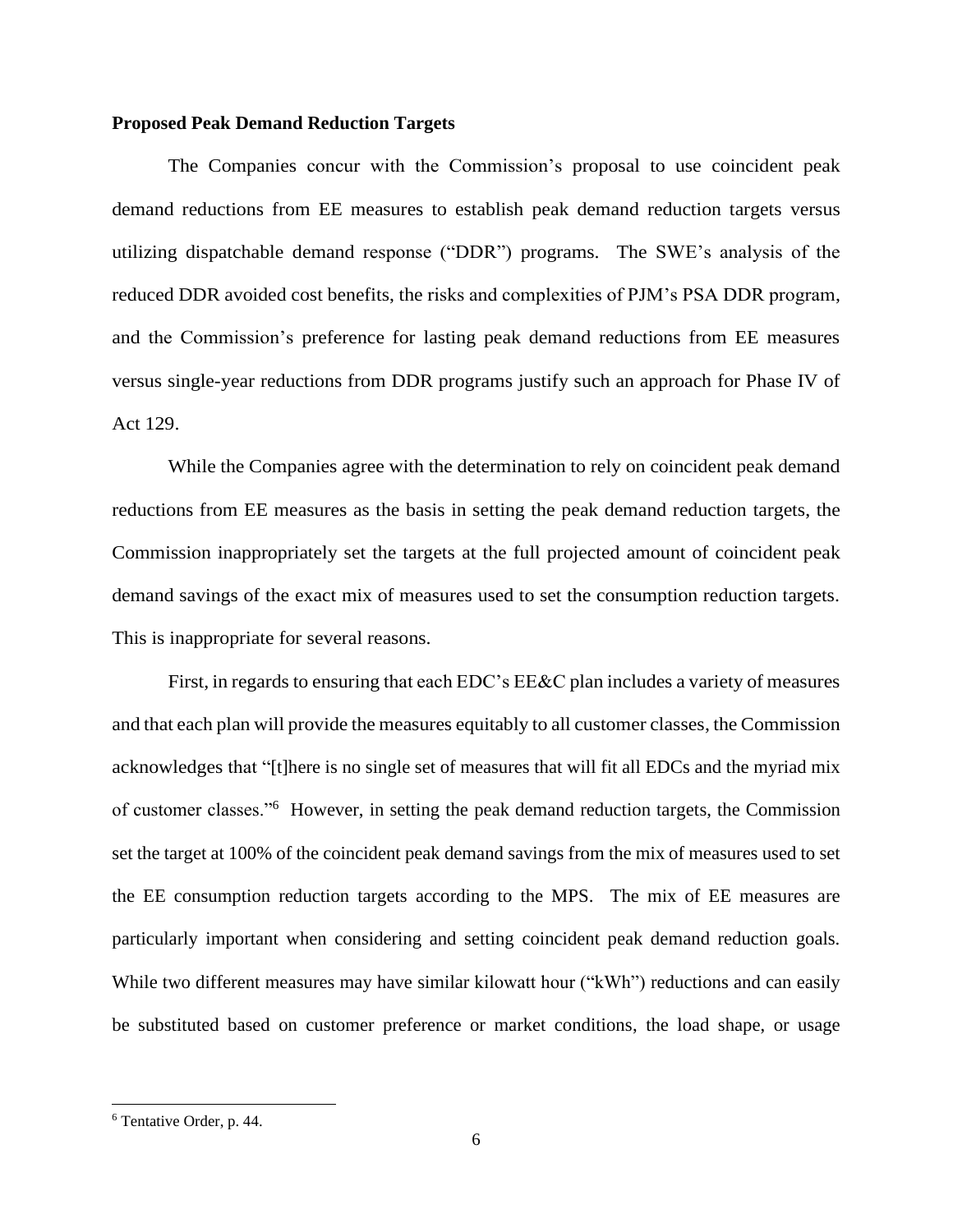patterns, of those same measures can have significant differences in their peak demand reduction contribution, thus not allowing for that same flexibility. This lack of flexibility effectively ties the EDCs to the mix of measures assumed in the MPS for both the consumption reduction and peak demand reduction targets and limits EDC flexibility in implementing programs across all customer classes to meet the targets. The Companies recommend that, similar to the Commission's approach in setting the low-income savings targets, the targets should be a portion of the full potential and not 100% of the full potential. Doing so would appropriately recognize the inherent uncertainty in the MPS as well as recognition that there is no perfect mix of measures for each EDC and that the actual measures implemented by customers will vary from the MPS for many reasons.

Second, the proposed peak demand reduction targets are significantly greater than the EE peak demand reductions achieved through the Phase III programs to date, underscoring the above concerns related to setting the targets at 100% of the coincident peak demand savings from the mix of measures used to set the EE consumption reduction targets, effectively tying the EDCs to a mix of measures and exposing them to the inherent uncertainty in the MPS. As detailed in the chart below, the results of the coincident peak demand reduction savings from the current Phase III programs to date, on a kilowatt ("kW")/megawatt hour ("MWh") basis, are significantly less than the ratios based on the peak demand reduction and consumption reduction targets for Phase IV for all EDCs.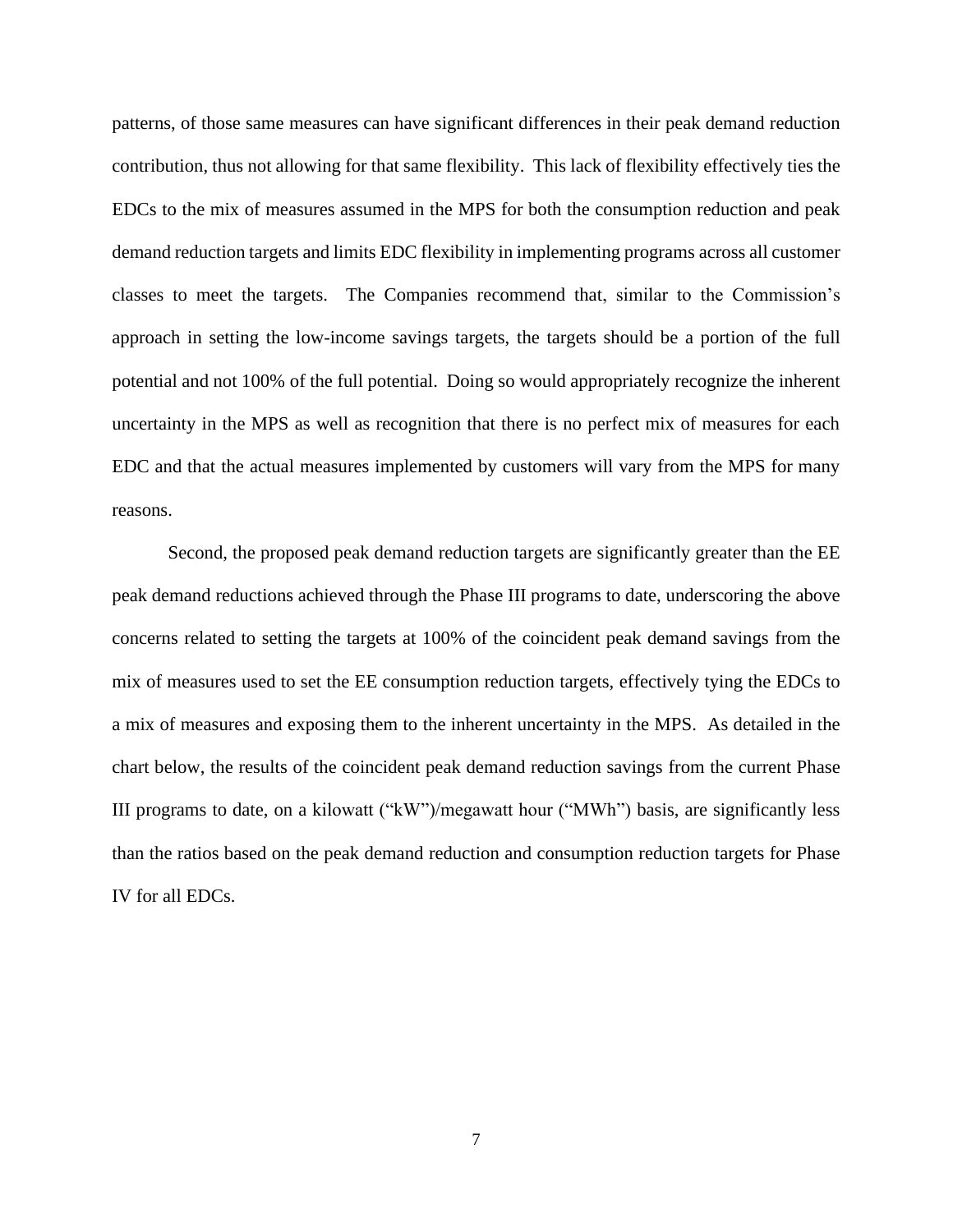| <b>EDC</b>                                                                                                                                                            | <b>Phase IV</b><br><b>Consumption</b><br><b>Reduction Target</b><br>(MWh) | <b>Phase IV Peak</b><br><b>Demand</b><br><b>Reduction Target</b><br>(MW) | <b>Phase IV</b><br><b>KW/MWh Ratio</b> | <b>Phase III VTD</b><br><b>KW/MWh Ratio</b> | <b>Phase IV /</b><br><b>Phase III VTD</b><br><b>KW/MWH Ratio</b> | Phase III VTD /<br><b>Phase IV</b><br><b>KW/MWH Ratio</b> |
|-----------------------------------------------------------------------------------------------------------------------------------------------------------------------|---------------------------------------------------------------------------|--------------------------------------------------------------------------|----------------------------------------|---------------------------------------------|------------------------------------------------------------------|-----------------------------------------------------------|
|                                                                                                                                                                       | (a)                                                                       | (b) <sup>1</sup>                                                         | $(c) = (b \times 1000)/a$              | $(d)^{2,3}$                                 | (c/d)                                                            | (d/c)                                                     |
| Duquesne Light                                                                                                                                                        | 347.084                                                                   | 67                                                                       | 0.193                                  | 0.127                                       | 151%                                                             | 66%                                                       |
| PECO                                                                                                                                                                  | 1,380,837                                                                 | 276                                                                      | 0.200                                  | 0.138                                       | 145%                                                             | 69%                                                       |
| PPL                                                                                                                                                                   | 1,250,157                                                                 | 244                                                                      | 0.195                                  | 0.145                                       | 135%                                                             | 74%                                                       |
| FE: Met-Ed                                                                                                                                                            | 463.215                                                                   | 85                                                                       | 0.184                                  | 0.139                                       | 132%                                                             | 76%                                                       |
| FE: Penelec                                                                                                                                                           | 437.676                                                                   | 91                                                                       | 0.208                                  | 0.121                                       | 172%                                                             | 58%                                                       |
| FE: Penn Power                                                                                                                                                        | 128,909                                                                   | 22                                                                       | 0.171                                  | 0.140                                       | 122%                                                             | 82%                                                       |
| <b>FE: West Penn Power</b>                                                                                                                                            | 504.951                                                                   | 95                                                                       | 0.188                                  | 0.127                                       | 148%                                                             | 68%                                                       |
| <b>Statewide</b>                                                                                                                                                      | 4,512,829                                                                 | 878                                                                      | 0.195                                  | 0.136                                       | 143%                                                             | 70%                                                       |
| Notes:                                                                                                                                                                |                                                                           |                                                                          |                                        |                                             |                                                                  |                                                           |
| 1. Statewide values do not sum due to rounding                                                                                                                        |                                                                           |                                                                          |                                        |                                             |                                                                  |                                                           |
| 2. Per each EDC's Semi-annual Report to the Pennsylvania Public Utility Commission, Phase III of Act 129, Program Year 11, dated 1/15/2020 See Tables 5-1 and 6-1 for |                                                                           |                                                                          |                                        |                                             |                                                                  |                                                           |

Met-Ed, Penelec, Penn Power, West Penn Power and PECO. See Tables 7 and 8 for DQE and Tables 6 and 7 for PPL.

3. Results are Phase III Verified to Date, and for all EDCs exclude Residential Behavioral/Home Energy Reports, Results for all EDCs except PECO excludes Residential Lighting (point of sale).

Third, as discussed above, setting the peak demand reduction targets at 100% of the coincident peak demand savings from the mix of measures used to set the EE consumption reduction targets effectively limits the EDCs to the mix of measures assumed in the MPS for both the consumption reduction and peak demand reduction targets, which effectively doubles the potential for penalties to EDCs for implementing the same EE programs. In addition, this will likely increase program cost and the cost of compliance given that this prescribes the mix of measures and limits EDC flexibility in implementing programs across all customer classes to meet both consumption reduction and demand reduction targets. EDCs may not be able to leverage successful programs to make up for underperforming programs and will otherwise be limited with implementing measures to customers driving up the cost of compliance and undermining achieving the benefits of programs for customers.

The Companies recommend that the Commission consider all of these factors and set the peak demand reduction targets at 70% of the proposed targets based on the Phase III results to date. This will provide EDCs with the necessary flexibility to design and implement costeffective programs, as well as the ability to leverage successful programs and measures. This provides equitable flexibility with implementation of programs and measures across all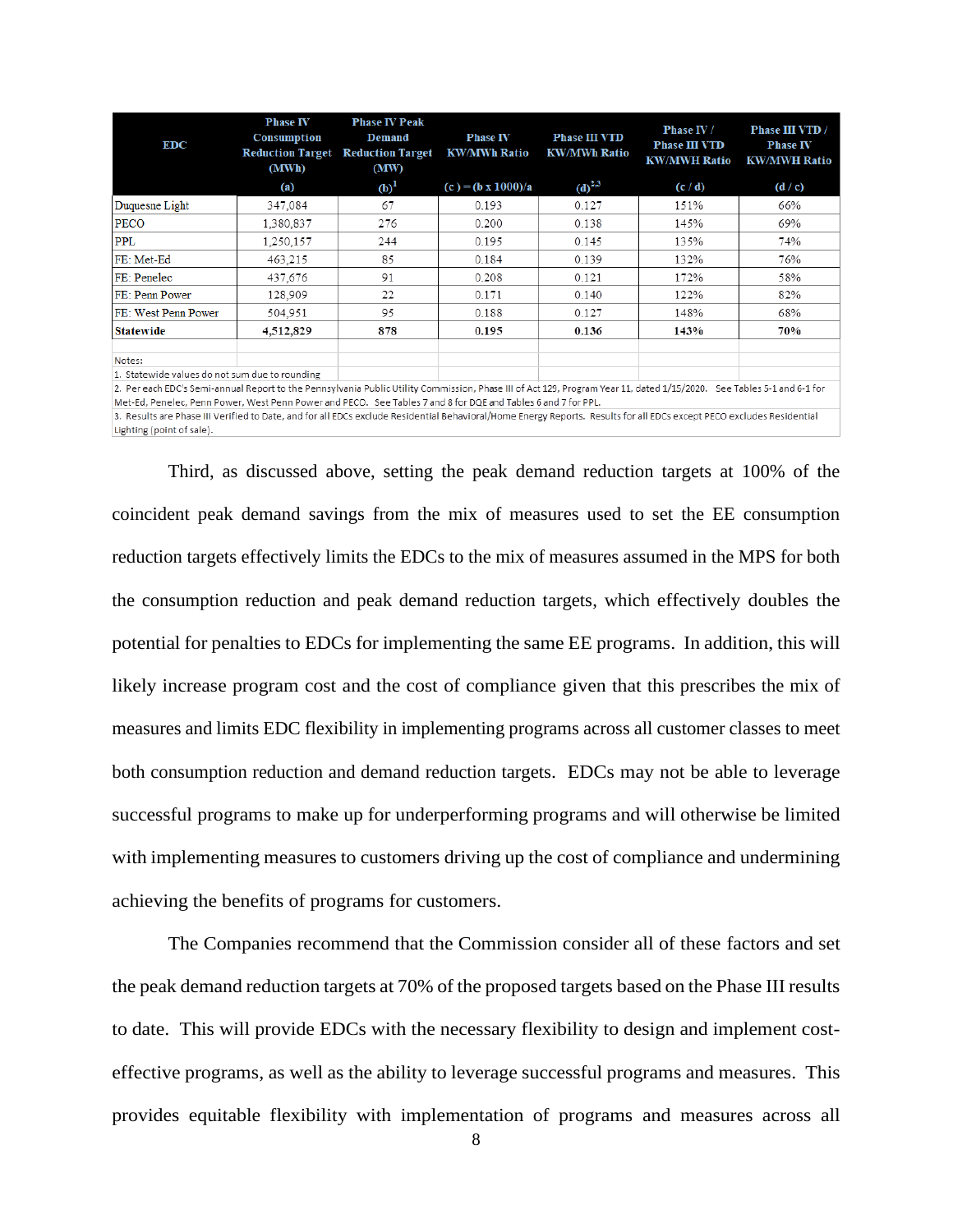customer classes to meet both the consumption reduction and peak demand reduction targets. This also balances the inherent uncertainty in the MPS and the fact that there is no perfect mix of measures for all EDCs with the results to date to set reasonable and achievable targets for Phase IV and avoids driving up the cost of compliance and undermining the benefits of the programs to customers.

#### **Savings in Excess of Reduction Requirements Including Coincident Peak**

Per its Phase III Implementation Order, the Commission directed EDCs to continue their programs through the end of each phase even if consumption reduction targets had been met to avoid letting programs going dark. The Companies agree with continuing the process associated with carryover savings established for Phase III, "recognizing the value of the reductions achieved by and paid for by rate payers," for Phase IV where the Tentative Order allows EDCs to count savings attained in Phase III in excess of their targets and apply them towards their Phase IV targets.

Furthermore, the Commission appropriately concludes in the Tentative Order that "Coincident peak demand reductions from EE measures are longer lasting than DDR programming and will persist for years after Phase IV has ended."<sup>7</sup> Based on this determination, the Commission should allow coincident peak demand reductions associated with EE measures that were implemented in excess of the Phase III targets to also be allowed to carryover and apply towards the Phase IV peak demand reduction targets. This treatment would be consistent with how the Commission treats Phase III reductions in excess of the reduction targets. Allowing carryover of coincident peak demand reductions from associated

<sup>&</sup>lt;sup>7</sup> Tentative Order, p.34.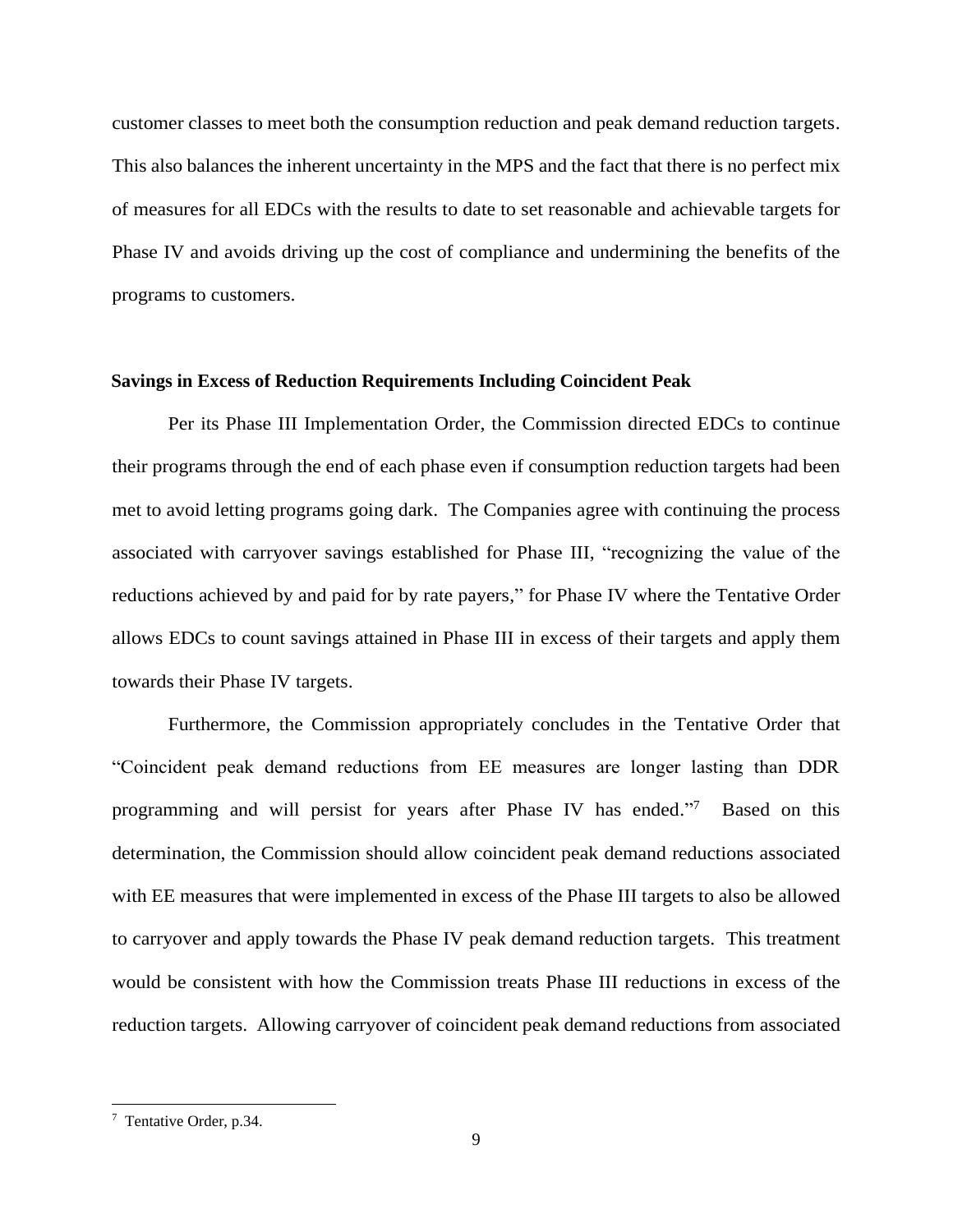Phase III carryover EE savings further encourages the EDCs to maximize the savings from all programs for the remainder of Phase III, including those that provide coincident peak demand reductions, fully aligning with the Commission's positions it its Tentative Order regarding the value of coincident peak demand reductions and maximizing and recognizing the value of both consumption and coincident peak demand reductions achieved by and paid for by ratepayers.

Furthermore, maintaining EE only carryover without coincident peak demand reduction carryover may distort the overall EE&C program design whereby the program designs may need to prioritize achieving coincident peak demand reduction savings over EE savings. For the reasons above, the Companies recommend that the Commission base the carryover coincident peak demand reduction carryover on the Phase III EE&C verified EE and coincident peak demand reduction savings values to determine the average kW/kWh ratio and to apply this ratio to the Phase III EE carryover savings to determine the coincident peak demand reduction carryover that can be applied towards the Phase IV targets.

#### **Bidding Peak Demand from Energy Efficiency Resources into the PJM Capacity Market**

The Tentative Order proposes that for Phase IV the EDCs be required to offer at least a portion of the expected peak demand reductions from their EE&C plans into the PJM capacity market. In prior Phases this was not a requirement of EDCs, but rather they had the option to voluntarily offer resources from their EE&C programs into the PJM capacity market. The Companies and their affiliate utilities in other jurisdictions have considerable experience offering EE resources into PJM's capacity market. While the Companies do not have an objection to offering these resources into the market and agree with the Tentative Order that proceeds should be used to reduce collections from customers and not to increase EE&C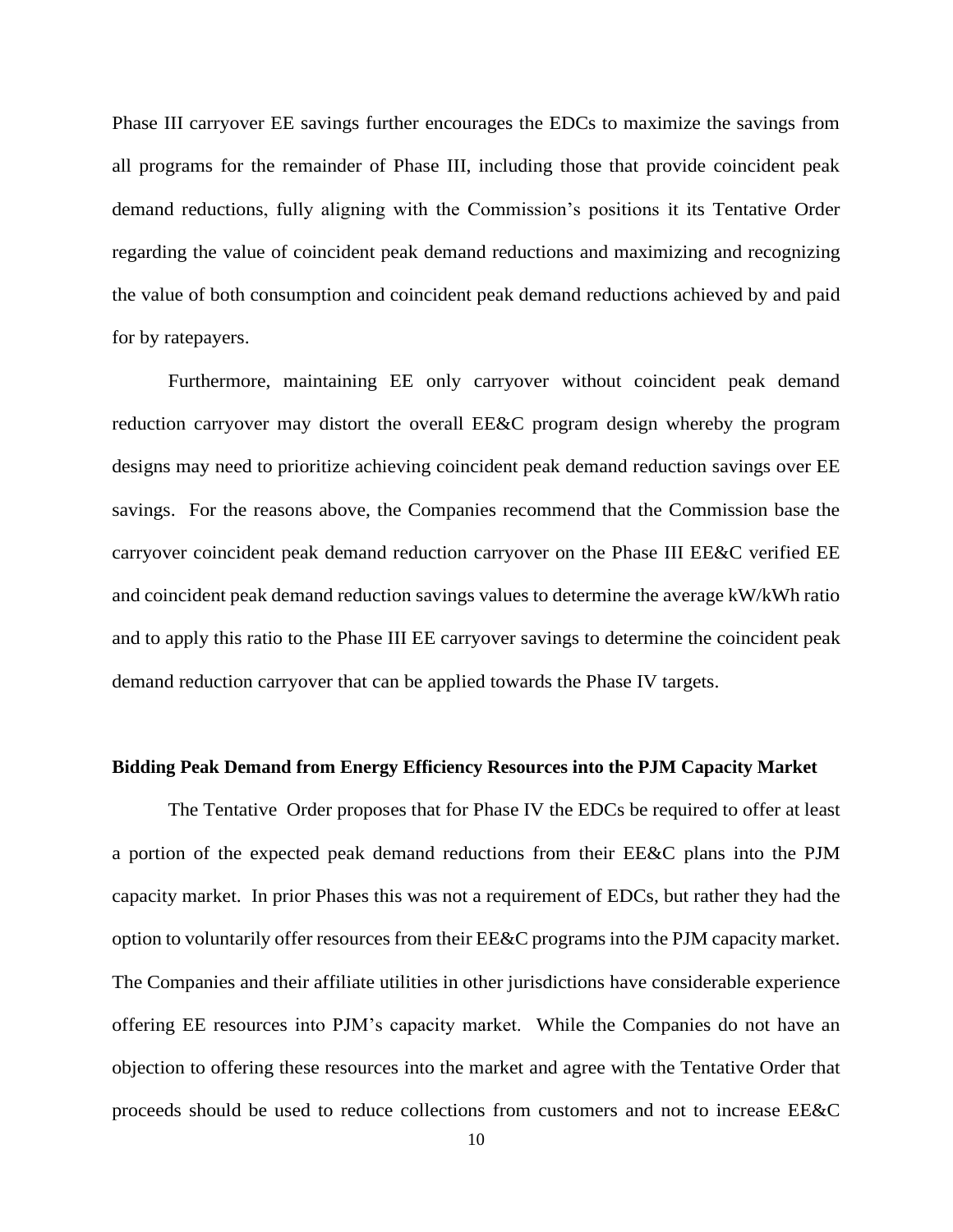budgets, the Companies offer comments to improve the Tentative Order requirements to ensure that they are reasonable and that offering these resources are appropriately managed.

The Tentative Order proposes that the EDCs "detail the measures, programs, and customer classes from which peak demand reductions will be nominated to PJM, along with the projected MW totals" to be offered by year.<sup>8</sup> While the Companies agree that a description of the strategy and approach of offering resources into the PJM capacity market can be included in the EE&C plans, the Companies recommend against requiring specific annual MW projections and details in the EE&C plan filing given it is nearly impossible to develop reasonable estimates of what will be offered in this filing with the accuracy envisioned in the Tentative Order. The information developed and provided as a result of this requirement would be highly speculative and uncertain and will likely contribute to unnecessary administration and costs as the plans are being developed and reviewed. As mentioned earlier in the Companies' comments, and as acknowledged by the Commission in other instances in its Tentative Order, the EE resources that are ultimately installed by customers will vary from the measure mix assumed in the EE&C plans, among the sectors, programs, measures and years. As a result of this uncertainty, any projection at the sector, program, measure and yearly basis will be speculative. Compounding this uncertainty is the determination of which measures will be eligible for each future delivery year, recognizing that eligibility requirements can change at any time up to the delivery year. So, while the Companies can make projections at this time based on what is currently eligible and the measure mix and timing assumed in the EE&C Plans, the information provided will be highly speculative and uncertain. Further contributing to the speculative and uncertain nature of the information

<sup>8</sup> Tentative Order, p. 37.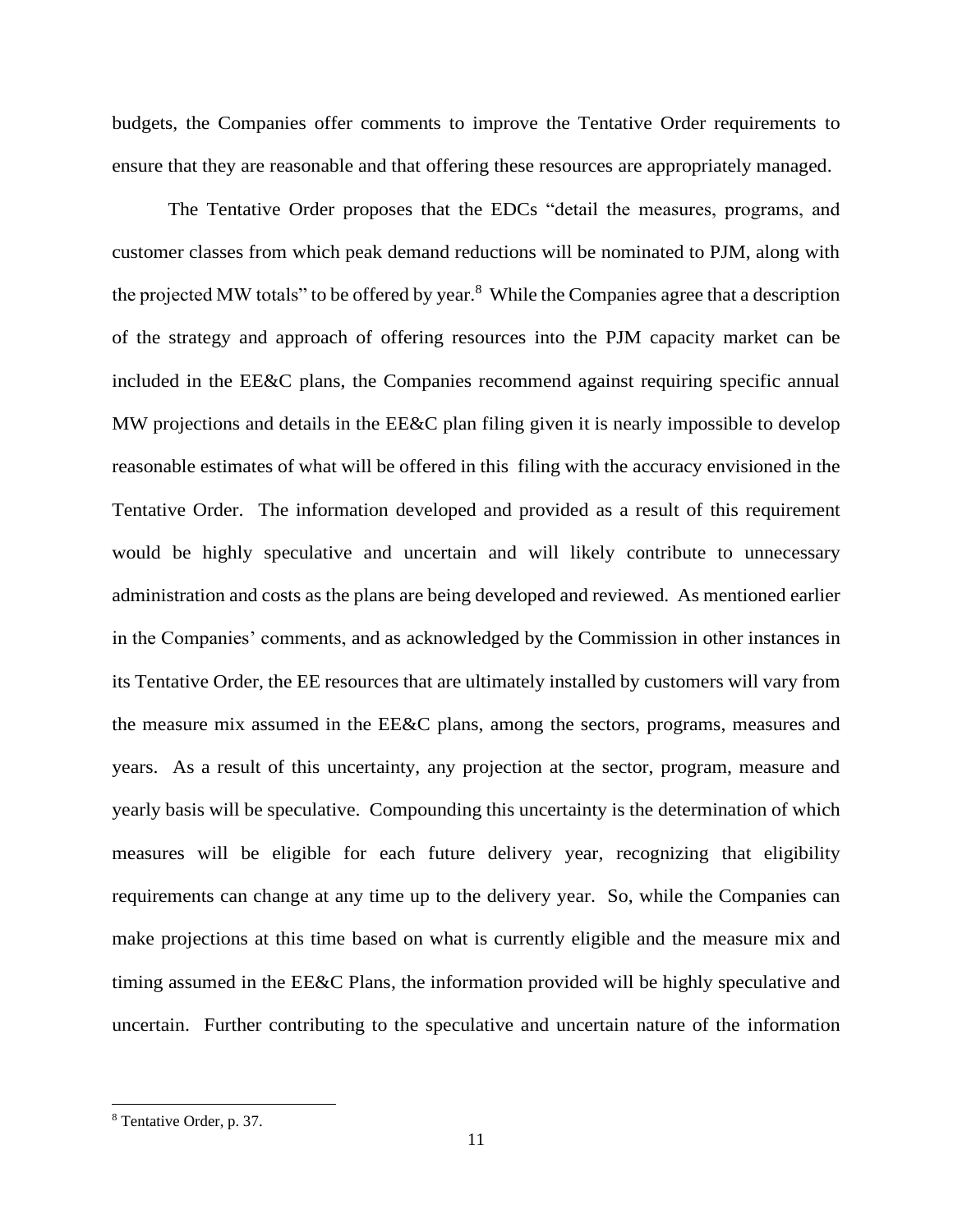required to be included in the EE&C plans is that PJM's Minimum Offer Price Rule ("MOPR") compliance filing on March 18, 2020 establishes minimum offer prices for new EE resources being offered into the capacity market which if approved could impact the EDC's ability to offer and clear state subsidized EE resources into PJM's capacity market auctions.

The Companies acknowledge the Commission's underlying interest in offering EE resources into the PJM market and realizing the revenues from this participation to the benefit of Pennsylvania customers. In order to encourage and optimize PJM participation in the most prudent manner and create a "win-win" opportunity for customers, stakeholders, and the utilities, the Companies recommend that the Commission adopt a PJM revenue sharing mechanism, whereby customers and utilities each receive a portion of the revenues from PJM participation for qualified EE resources. Such a mechanism balances the risk and potential benefits of auction participation for the Companies and ratepayers and helps to ensure that the interests of the Companies and their customers are properly aligned. A PJM revenue sharing mechanism has been utilized by the Companies' sister utilities in Ohio. There, the Public Utilities Commission of Ohio found that "[t]he Companies will receive 20 percent of any revenue obtained from offering EE/PDR resources into the PJM auctions, with the remaining 80 percent credited to offset the costs of FirstEnergy's EE/PDR programs." <sup>9</sup> Twenty percent was determined to be a reasonable share to appropriately incentivize EDCs to offer resources into the PJM capacity market leading to a greater revenue potential for customers to reduce collections for customer classes from which the savings were acquired.

<sup>9</sup>*See In the Matter of the Application for Approval of Energy Efficiency and Peak Demand Reduction Program Portfolio Plans for 2017 to 2019*, Case Nos. 16-0743-EL-POR*,* November 21, 2017 Opinion and Order, pg. 13.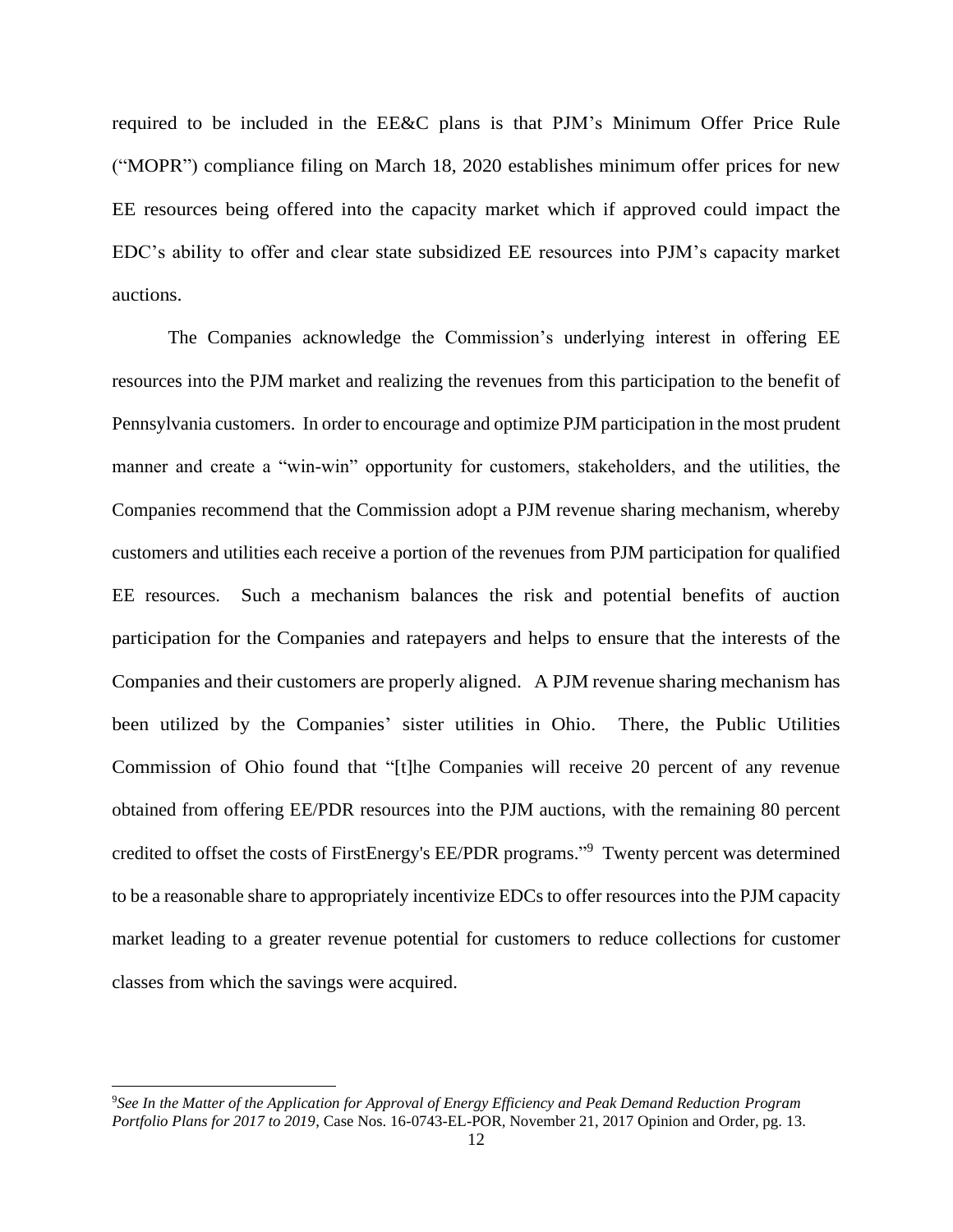Finally, as mentioned earlier, the Companies fully support the Commission's determination that proceeds from PJM participation should be used to reduce collections from customers and not to increase the EE&C budgets, and not as a mechanism to increase the EE&C budgets beyond the budget caps established in Act 129. First, Act 129 clearly establishes a 2% budget or spending cap and increasing the EE&C budgets due to PJM revenues would result in exceeding the spending cap. Increasing the EE&C budgets due to PJM revenues would be problematic from a planning perspective under Act 129 because the revenues are not known until the delivery year and vary over time. As such, factoring in any consideration of PJM revenues would not synchronize with the orderly and timely Act 129 planning construct that the Commission has established.

### **Equitable EDC Acquisition Cost**

Table 6 of the Tentative Order provides the proposed consumption reduction targets and underlying acquisition cost for all EDCs. The Companies appreciate the efforts of the SWE in performing the MPS upon which the targets and acquisition costs were determined. However, the Companies recommend that the Commission also consider the level of uncertainty and amount of assumptions included in the MPS, especially given the study timeframe, as well as customer rates and its desire for EDCs to have a greater focus on comprehensive programs and measures, in setting the targets and acquisition costs for West Penn Power.

Table 6 of the MPS illustrates a broad range of acquisition costs, with the acquisition costs for West Penn Power being significantly lower than all other EDCs and approximately \$40/MWh lower than the statewide average. By comparison, the range of acquisition costs for Phase III were much narrower and resulted in West Penn Power having an acquisition cost mid-range among all EDCs. The Companies recognize that the underlying potential and acquisition cost will vary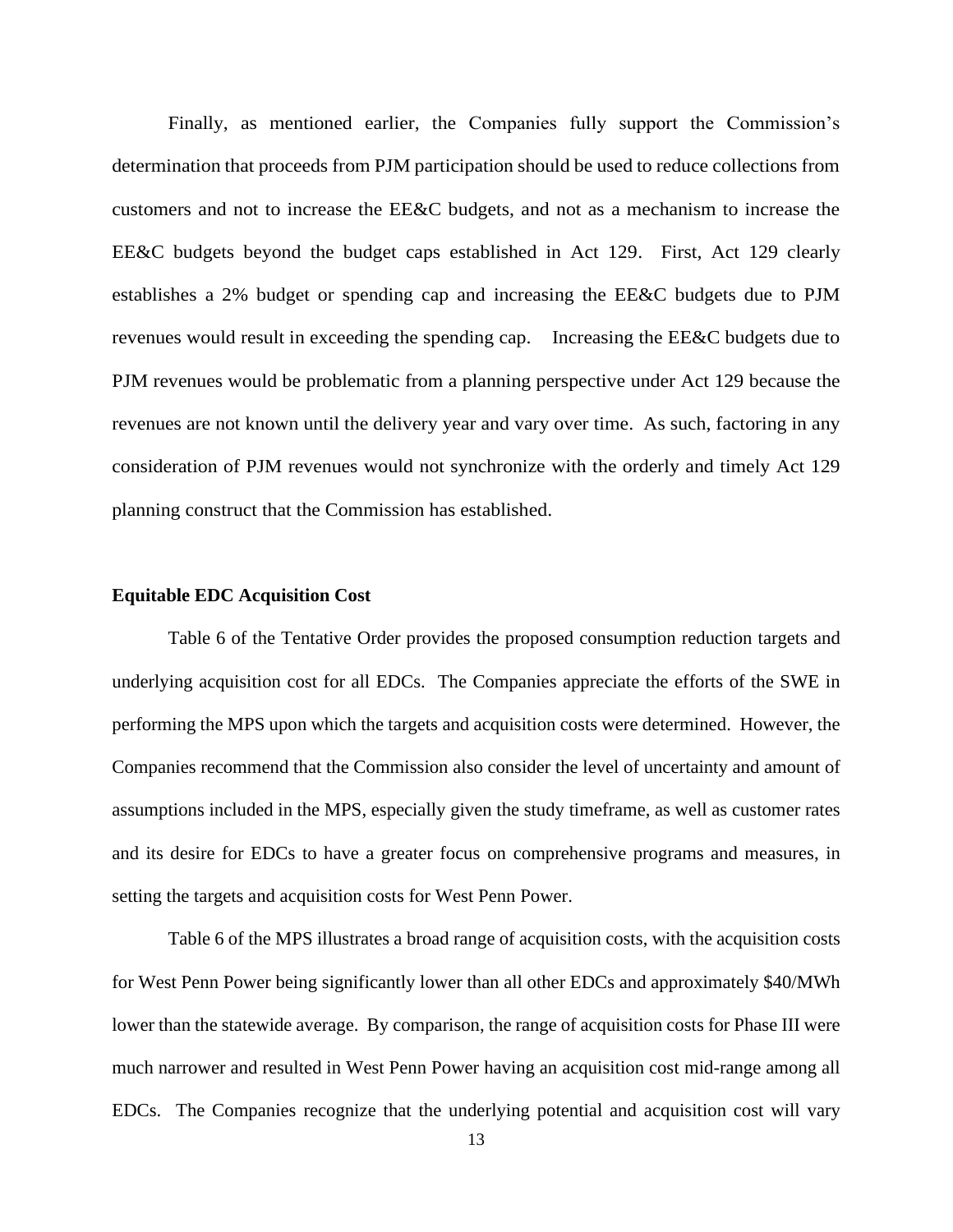among EDCs and over time for many reasons; however, West Penn Power is extremely concerned that the broad range and significantly lower acquisition costs than all other EDCs and the statewide average, as well as having the lowest rates in Pennsylvania, will inhibit West Penn Power's ability to incent customers to participate in EE&C programs and to focus on comprehensive programs and measures.

The following chart depicts the average retail electric rates of the EDCs according to two sources, the U.S. Energy Information Administration ("EIA") and the Edison Electric Institute ("EEI"). As shown in this chart, West Penn Power has rates that are over 15% lower than the statewide average rates.

| <b>Average Retail Rates</b>                                                                                                                          |                                 |                                 |  |  |  |  |
|------------------------------------------------------------------------------------------------------------------------------------------------------|---------------------------------|---------------------------------|--|--|--|--|
| <b>EDC</b>                                                                                                                                           | EIA <sup>1</sup><br>(cents/kWh) | EEI <sup>2</sup><br>(cents/kWh) |  |  |  |  |
| Duquesne Light                                                                                                                                       | 14.47                           | 11.42                           |  |  |  |  |
| <b>PECO</b>                                                                                                                                          | 12.11                           | 12.03                           |  |  |  |  |
| <b>PPL</b>                                                                                                                                           | 12.93                           | 10.41                           |  |  |  |  |
| FE: Met-Ed                                                                                                                                           | 12.43                           | 10.04                           |  |  |  |  |
| FE: Penelec                                                                                                                                          | 14.06                           | 10.70                           |  |  |  |  |
| FE: Penn Power                                                                                                                                       | 12.40                           | 9.89                            |  |  |  |  |
| FE: West Penn Power                                                                                                                                  | 10.58                           | 8.74                            |  |  |  |  |
| <b>Statewide</b>                                                                                                                                     | 12.51                           | 10.50                           |  |  |  |  |
| Notes:                                                                                                                                               |                                 |                                 |  |  |  |  |
| 1. U.S. Energy Information Administration, 2018 Utility Bundled Retail Sales - Total<br>www.eia.gov/electricity/sales_revenue_price/pdf/table 10.pdf |                                 |                                 |  |  |  |  |
| 2. EEI, Edison Electric Institute, Typical Bills and Average Rates Report, Winter 2019,<br>Total Retail Average Rates, pages 167-168                 |                                 |                                 |  |  |  |  |

Customers with lower rates have less economic motivation to invest in energy efficiency technologies, or to adopt conservation behaviors. To overcome that barrier, EDCs with lower rates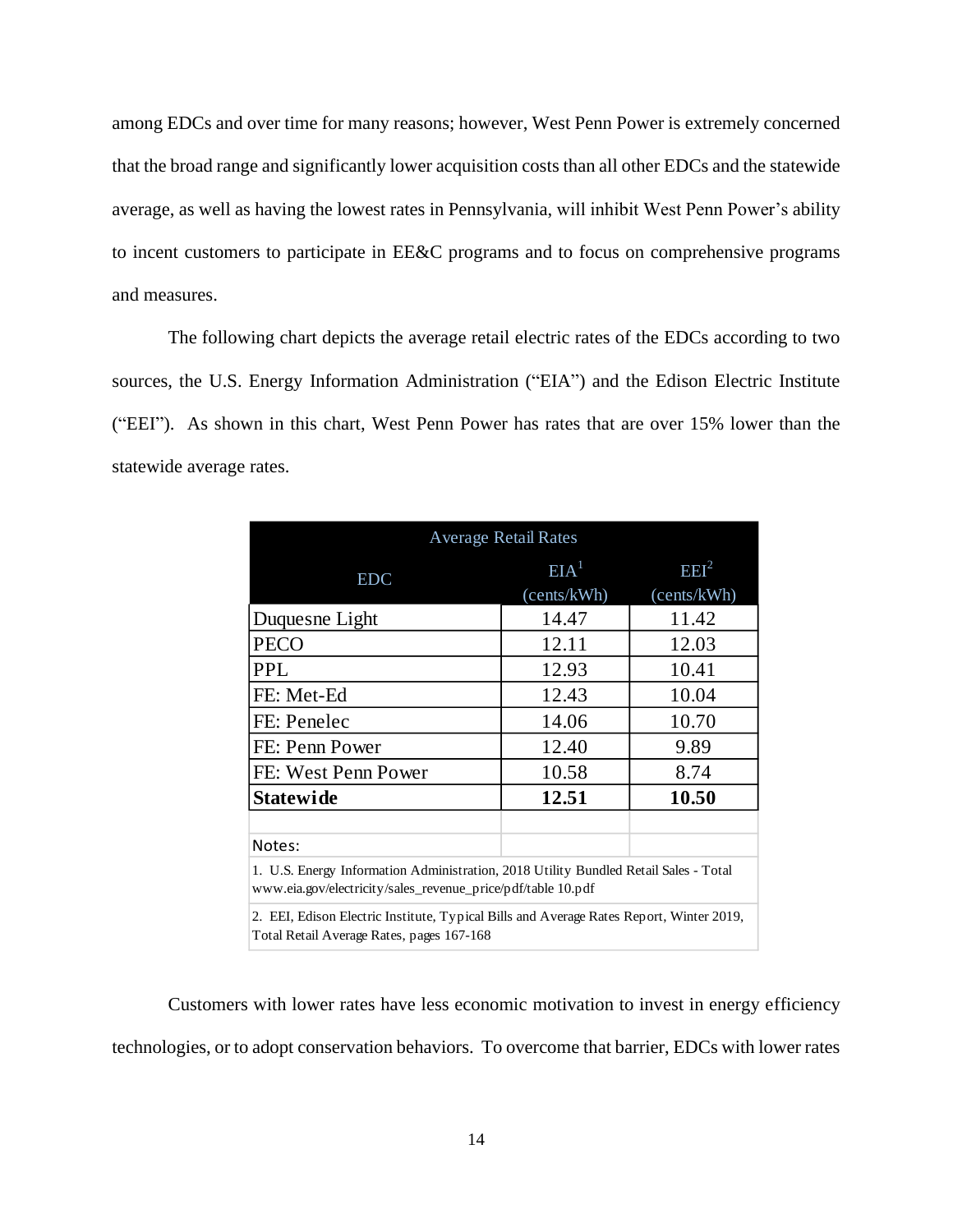may need to provide higher incentives, involving higher acquisition costs than those EDCs with higher rates.

The Companies also acknowledge the Commission's observation in the Tentative Order at page 8 where it states "[w]e note that the EE&C Programs have matured enough so that EDCs can increase their focus on more comprehensive measures…" and at page 15 where it states "[a]s in Phase III, the Commission believes more comprehensive programs are beneficial to customers, therefore, for Phase IV, the EDCs should consider implementing a comprehensive mix of measures." Recognizing the level of uncertainty and amount of assumptions included in the MPS, customer rates and the Commission's stated interests in EDCs focusing on and implementing more comprehensive programs and measures, West Penn Power recommends that its acquisition cost be increased by 15%. Doing so provides West Penn Power with the opportunity to provide greater incentives to motivate customers as equitably as other EDCs to participate in its Act 129 EE&C programs as well as the opportunity to design its Phase IV EE&C plan with a focus on comprehensive programs and measures. Notwithstanding, in addition to the aforementioned reasons, the increase in the acquisition cost for West Penn Power is even more critical now given how dramatically the COVID-19 pandemic may impact the economy and customer interest in participating in energy efficiency programs or willingness to provide access to homes and businesses in the future.

#### **Commission Ability to Revise EDC EE Targets**

Given the difficulty to waive penalties under the current legislation, the Commission should incorporate a provision and set up a clear process that EDC targets can be revised should circumstances develop beyond the utilities control that negatively impact the ability to achieve the initially established targets. Just a few months ago, examples would have been the extreme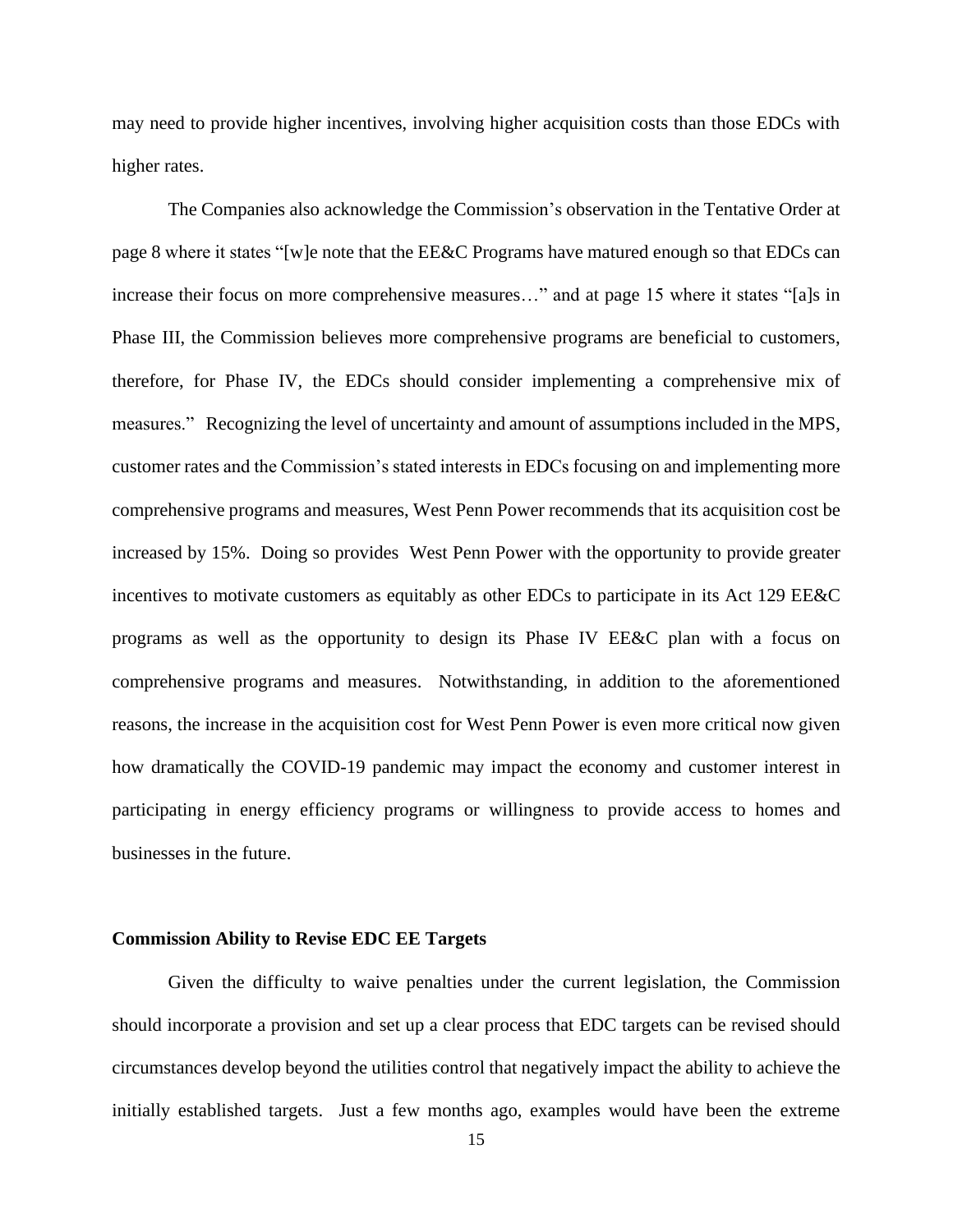disruption at the local level from weather events such as Hurricane Sandy and "Snowtober," but unfortunately, we now have a new example with the COVID-19 pandemic situation that may have crippling effects on the economy and customers for an unknown period of time. Thus, the Companies recommend that the Commission include a provision and process in its Tentative Order to amend the Phase IV EDC targets to ensure penalties are not applied to the extent that factors beyond the utilities control are the basis for under-performance. For example, many companies have been required to shut down during the COVID-19 pandemic, so these same companies may be less willing to participate in demand response programs once they begin full operation again.

# **Prescription of Low-Income Measures and Carve-Out**

The Tentative Order states that the Commission invites stakeholders to propose a different approach that would harmonize the management and spending of Act 129 low-income funds with LIURP funds that are also overseen by the Commission. The Companies have been harmonizing, coordinating and leveraging their LIURP and Act 129 low-income offerings and funding and intend to continue those efforts during Phase IV as follows:

- 1. The Companies' Act 129 low-income direct install programs fully harmonize with their LIURP by using the same website for both programs and conducting joint marketing; and,
- 2. The Companies' LIURP contractors are engaged to install additional measures funded by the Act 129 low-income programs in every income-qualifying home during the LIURP audit. This allows both programs to coordinate funding sources and more comprehensively serve the low-income customers' homes than would have occurred if each program worked independently.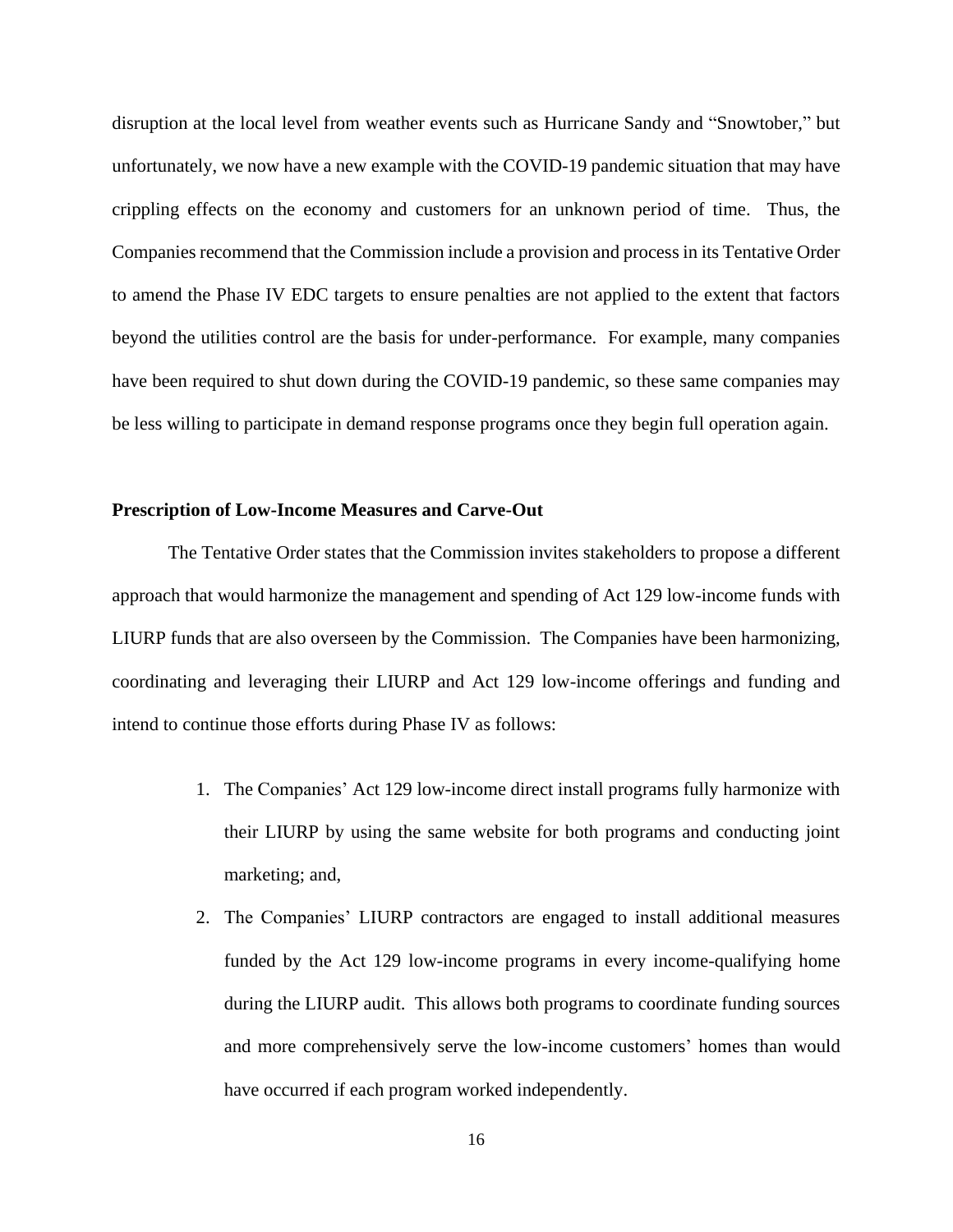In addition, the Companies' Act 129 low-income programs further harmonize and coordinate with its LIURP offerings by:

- 1. Referring customers whose incomes are above 150% of Federal Poverty Income Guidelines (FPIG) (and do not qualify for Act 129 low-income programs) to LIURP;
- 2. Referring customers with high electric use to LIURP to leverage LIURP funding; and,
- 3. Referring customers with low electric use (who do not qualify for the LIURP program) to the Companies' Act 129 low-income programs for service.

As such, the Companies believe that their efforts to harmonize, coordinate and leverage both its Act 129 low-income and LIURP offerings and funding as discussed above have been successful and serve the needs of their unique income-qualifying customers comprehensively and efficiently. Based on this, the Companies recommend that the Commission not require different approaches towards harmonizing the Companies' Act 129 low-income and LIURP offerings. To the extent that the Commission desires a different approach, the Companies recommend that the approach be voluntary to allow each utility the flexibility to design and implement their collective low-income programs based on their unique service territories and customers.

# **Government, Nonprofit and Institutional Entities**

The Companies support the Commission in its decision to propose no specific carve-out for the GNI sector for Phase IV of Act 129. Based on the Companies' experience in providing programs to GNI customers to date, the GNI sector can produce a significant share in Phase IV consumption reductions at a comparable acquisition cost to the broader small and large commercial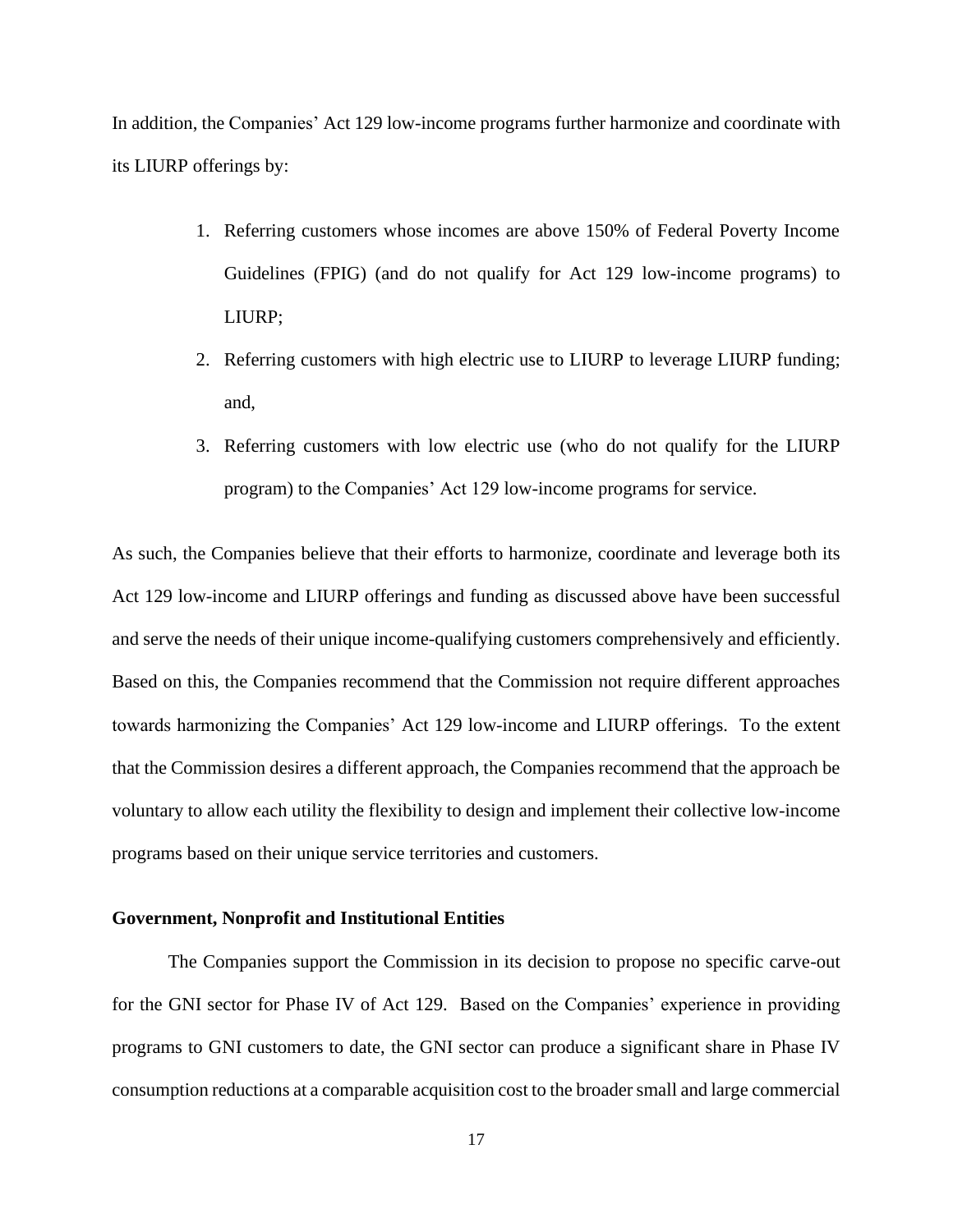and industrial customer classes without a specific compliance target. In fact, not having a specific compliance target supports administrative efficiencies versus requiring duplicative, overlapping or unnecessary administrative and programmatic structures and provides the EDCs with greater flexibility to design and implement programs to meet the needs of their unique customers.

The Companies' current Phase III program offerings include a Commercial/Industrial Energy Solutions for Business Program, that includes both prescriptive and custom measures that are available to its non-residential customers including GNI customers. There has been strong participation of GNI customers in these programs over the current and prior phases of Act 129, and the Companies anticipate strong participation to continue into Phase IV. GNI customer participation has ranged from small projects (e.g. traffic signals) for local municipalities, to large projects (e.g. combined heat and power projects) for hospitals and universities. The current Commercial/Industrial Energy Solutions for Business Program structure has been successful in achieving and supporting participation among its GNI customers, as well as all other nonresidential customers in Phase III, in a cost-effective manner, and the SWE's findings and the Commission's proposal to not require a sector carve out fully aligns with the Companies' experience in providing programs to these customers. Accordingly, the Companies support the Tentative Order proposal to not require a GNI sector carve out and for the EDCs to continue to report savings achieved from GNI customers in Phase IV. This approach best balances the Companies' experience to date supporting administrative efficiencies and program flexibility, with ensuring that this important customer sector is participating in and benefitting from the Act 129 EE&C programs.